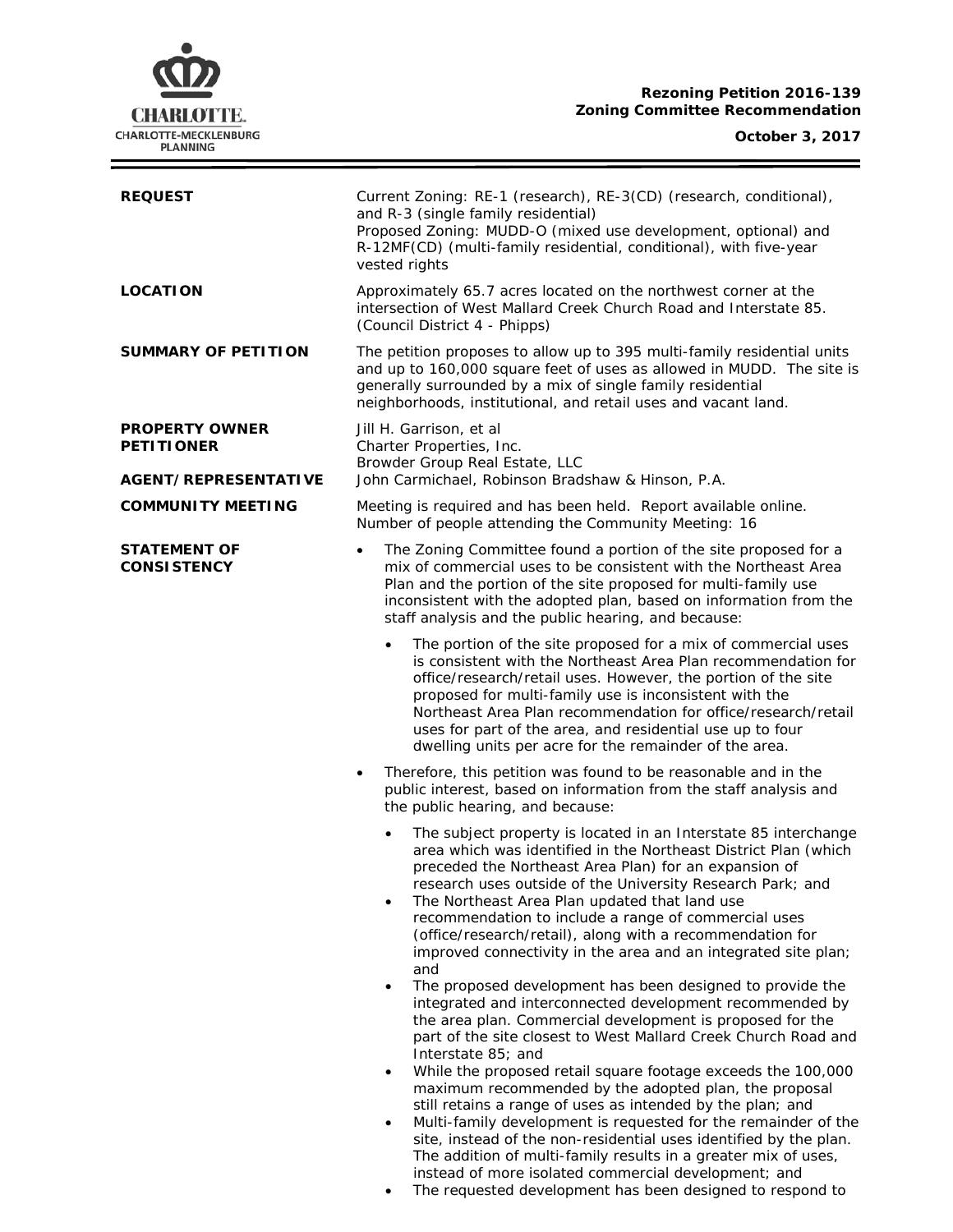the transportation context by placing the most auto-oriented uses which will require high levels of vehicular access, specifically the outparcels, closest to the interstate interchange; and

- The site plan provides a transition from the auto-oriented area to a walkable commercial street which will connect to the multi-family development in the northern portion of the site; and
- The area that the plan recommends for single family development is proposed to be used for a 75-foot buffer area abutting existing single family homes, and a segment of the public street which will connect Mallard Creek Church Road and Galloway Road; and
- In addition to the new street connecting to Galloway Road, the proposed development will provide a number of transportation improvements. These include reservation of right-of-way for a future east-west crossing of I-85 at Galloway Road, and a new signalized intersection to create site access and set up for a potential new connection in the adjacent University Research Park;

By a 6-0 vote of the Zoning Committee (motion by McClung seconded by Sullivan).

| <b>ZONING COMMITTEE</b><br><b>ACTION</b> | The Zoning Committee voted 6-0 to recommend APPROVAL of this<br>petition with the following modifications:                                                                                                                                                                                                                                                                                                                                                                                                                                                                                                                                                                                                                                                                                                                                                                                                               |  |  |
|------------------------------------------|--------------------------------------------------------------------------------------------------------------------------------------------------------------------------------------------------------------------------------------------------------------------------------------------------------------------------------------------------------------------------------------------------------------------------------------------------------------------------------------------------------------------------------------------------------------------------------------------------------------------------------------------------------------------------------------------------------------------------------------------------------------------------------------------------------------------------------------------------------------------------------------------------------------------------|--|--|
|                                          | 1. Petitioners' revised site plan shows the multi-use path along<br>the west side of the continuous north-south street.<br>Additionally, Note 6.E. of the Development Standards provides<br>that the multi-use path shall be installed along the west side of<br>the continuous north-south street, and this note provides that<br>the width of the multi-use path may be reduced at certain<br>pinch points. This note further provides that the Petitioners will<br>work with CDOT during the permitting process to reduce the<br>width of the multi-use path as needed.                                                                                                                                                                                                                                                                                                                                               |  |  |
|                                          | 2. The petitioners have revised Note 4.W of the Development                                                                                                                                                                                                                                                                                                                                                                                                                                                                                                                                                                                                                                                                                                                                                                                                                                                              |  |  |
|                                          | Standards by inserting the requested language.<br>Petitioner has amended Note 3.D(1) to state that a maximum<br>3.<br>of 145,000 square feet of the 160,000 square feet of gross<br>floor area may be devoted to retail sales use. As defined under<br>the ordinance, retail sales shall mean the sale of goods,<br>products or merchandise directly to the consumer. An eating<br>drinking and entertainment establishment shall not be<br>considered to be a retail sales use. Further Note 3.D(3) has<br>been amended to state that in the event that a hotel is located<br>on Development Area B or Development Area C, a total<br>maximum of 142,000 square feet of retail sales uses may be<br>developed on Development Areas B, C and D combined.<br>4. Petitioners' revised site plan delineates limits of cemetery on<br>Sheet RZ 1.0.<br>The Petitioners have added Note 3.B(7) that states a TopGolf or<br>5. |  |  |
|                                          | similar facility (i.e. an eating drinking and entertainment<br>establishment with an associated golfing outdoor entertainment<br>use) shall not be permitted on Development Area B or<br>Development Area C.                                                                                                                                                                                                                                                                                                                                                                                                                                                                                                                                                                                                                                                                                                             |  |  |
|                                          | 6. The Petitioners have added Note 3.C(10) that states a TopGolf<br>or similar facility (i.e. an eating drinking and entertainment<br>establishment with an associated golfing outdoor entertainment<br>use) shall not be permitted on Development Area D.                                                                                                                                                                                                                                                                                                                                                                                                                                                                                                                                                                                                                                                               |  |  |
|                                          | 7. Petitioners have agreed to reduce the maximum height in<br>stories of the two multi-family buildings on Development Area<br>A that front and are adjacent to the new internal public street<br>connecting West Mallard Creek Church Road and Galloway Road                                                                                                                                                                                                                                                                                                                                                                                                                                                                                                                                                                                                                                                            |  |  |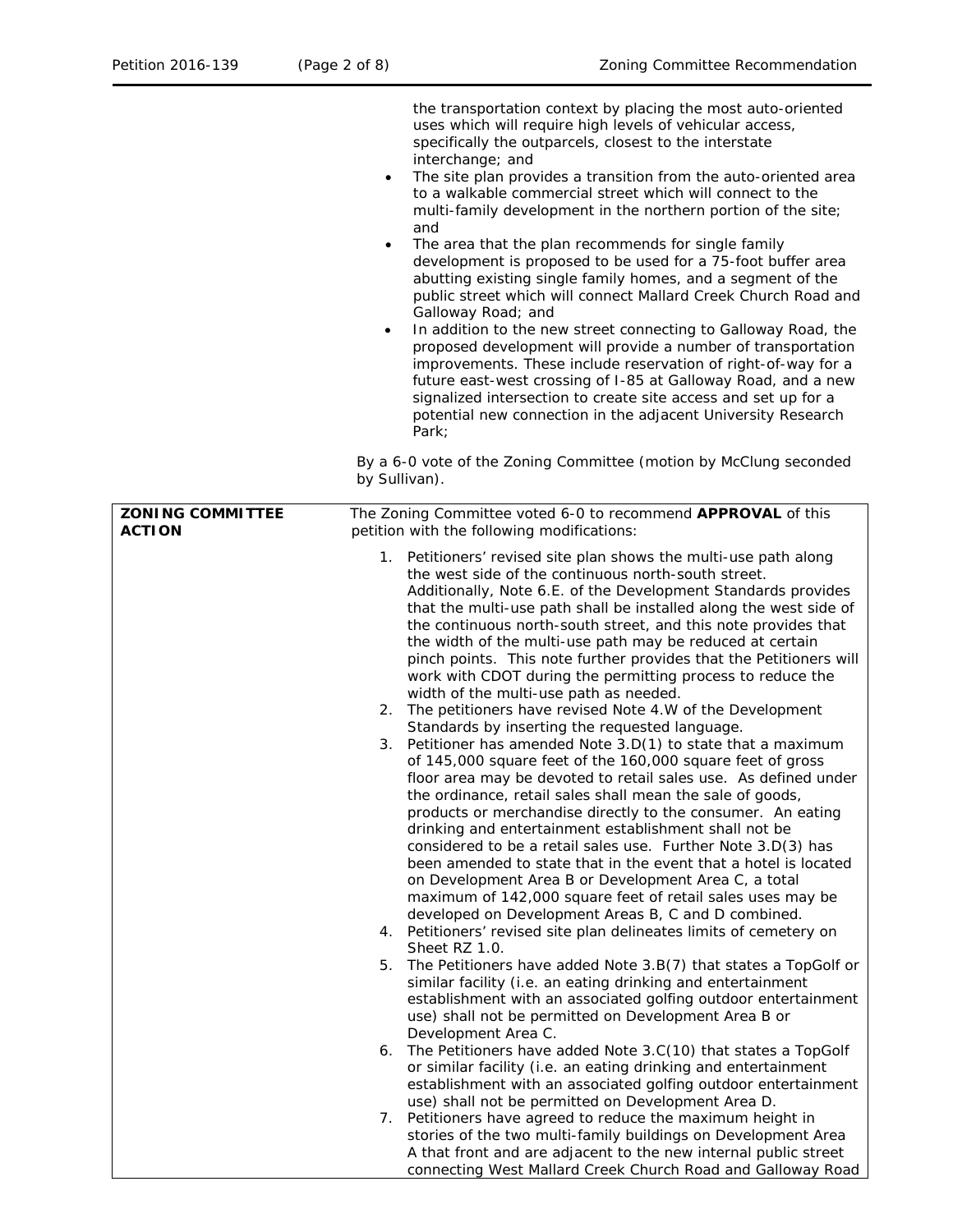|                                              | to two (2) stories (located south of the stream).                                                                                                                                                                                                                                                                                                                                                                                                                                                                                                                                                                                                                                                                                                                                                                                   |                                                                                                                                                                                                                                       |  |
|----------------------------------------------|-------------------------------------------------------------------------------------------------------------------------------------------------------------------------------------------------------------------------------------------------------------------------------------------------------------------------------------------------------------------------------------------------------------------------------------------------------------------------------------------------------------------------------------------------------------------------------------------------------------------------------------------------------------------------------------------------------------------------------------------------------------------------------------------------------------------------------------|---------------------------------------------------------------------------------------------------------------------------------------------------------------------------------------------------------------------------------------|--|
| <b>VOTE</b>                                  | Motion/Second:<br>Yeas:<br>Nays:<br>Absent:<br>Recused:                                                                                                                                                                                                                                                                                                                                                                                                                                                                                                                                                                                                                                                                                                                                                                             | Nelson/Majeed<br>Fryday, Majeed, McClung, Nelson, Spencer, and<br>Sullivan<br><b>None</b><br>None<br>McMillan                                                                                                                         |  |
| <b>ZONING COMMITTEE</b><br><b>DISCUSSION</b> | Staff reviewed this request, stating that the petitioner addressed the<br>outstanding issues. Staff also noted was language has been added to<br>the site plan since the public hearing stating that a TopGolf or similar<br>facility (i.e. an eating drinking and entertainment establishment with<br>an associated golfing outdoor entertainment use) shall not be<br>permitted on Development Areas B, C, or D. Staff mentioned the<br>petitioners sent an email stating that after meeting with area residents<br>and Council Member Phipps, they agreed to revise the site plan to<br>reduce the maximum height of the two multi-family buildings on<br>Development Area A that front and are adjacent to the new internal<br>public street connecting West Mallard Creek Church Road and Galloway<br>Road to two (2) stories. |                                                                                                                                                                                                                                       |  |
|                                              |                                                                                                                                                                                                                                                                                                                                                                                                                                                                                                                                                                                                                                                                                                                                                                                                                                     | Staff noted that a portion of the site proposed for a mix of commercial<br>uses is consistent with the <i>Northeast Area Plan</i> and the portion of the<br>site proposed for multi-family use is inconsistent with the adopted plan. |  |
| <b>STAFF OPINION</b>                         |                                                                                                                                                                                                                                                                                                                                                                                                                                                                                                                                                                                                                                                                                                                                                                                                                                     | Staff agrees with the recommendation of the Zoning Committee.                                                                                                                                                                         |  |

### **FINAL STAFF ANALYSIS (Pre-Hearing Analysis online at [www.rezoning.org\)](http://www.rezoning.org/)**

# **PLANNING STAFF REVIEW**

#### • **Proposed Request Details**

The site plan accompanying this petition contains the following provisions:

- Allow a mix of uses in four development areas (Areas A, B, C, and D).
- Area A consists of 33.35 acres located at the northern part of the site, and is proposed to be rezoned to R-12MF(CD) (multi-family residential, conditional).
- Areas B, C and D contain approximately 32.35 acres located in the southern portion of the site and are proposed to be rezoned to MUDD-O (mixed use development, optional).

Area A

- Up to 395 multi-family residential dwelling units along with accessory uses that may include a leasing and management office and amenities such as a fitness center, clubhouse, swimming pool, dog park, playground, pocket park and outdoor grilling and gathering areas.
- Establishes a minimum setback of 30 feet from future right-of-way line along Galloway Road.
- Establishes a "no build line" at the northeast corner of Development A to accommodate the extension of Galloway Road via a future bridge across Interstate 85.
- Commits to the following architectural standards:
	- Maximum building height of 48 feet or three stories. However, reduces the maximum height in stories of the two multi-family buildings on Development Area A that front and are adjacent to the new internal public street connecting West Mallard Creek Church Road and Galloway Road to two (2) stories (located south of the stream).
	- Minimum 20% brick, natural stone (or synthetic equivalent), stucco or other material for any principal and accessory building abutting a network required public or private street.
	- Prohibits use of vinyl siding (except vinyl hand rails, windows, soffits, doors or door trim) and concrete masonry units not architecturally finished.
	- Places buildings to present a front or side façade to all network required streets.
	- Requires buildings to front a minimum of 50% of the total required street frontage.
	- Prohibits placement of parking lots between streets and buildings.
	- Requires buildings exceeding 120 feet in length to include modulations of the building massing/façade plane (such as recesses, projections, and architectural details).

Areas B and C

• Proposes up to 160,000 square feet on Areas B, C, and D combined. A maximum of 145,000 square feet of the 160,000 square feet of gross floor area may be devoted to retail sales use.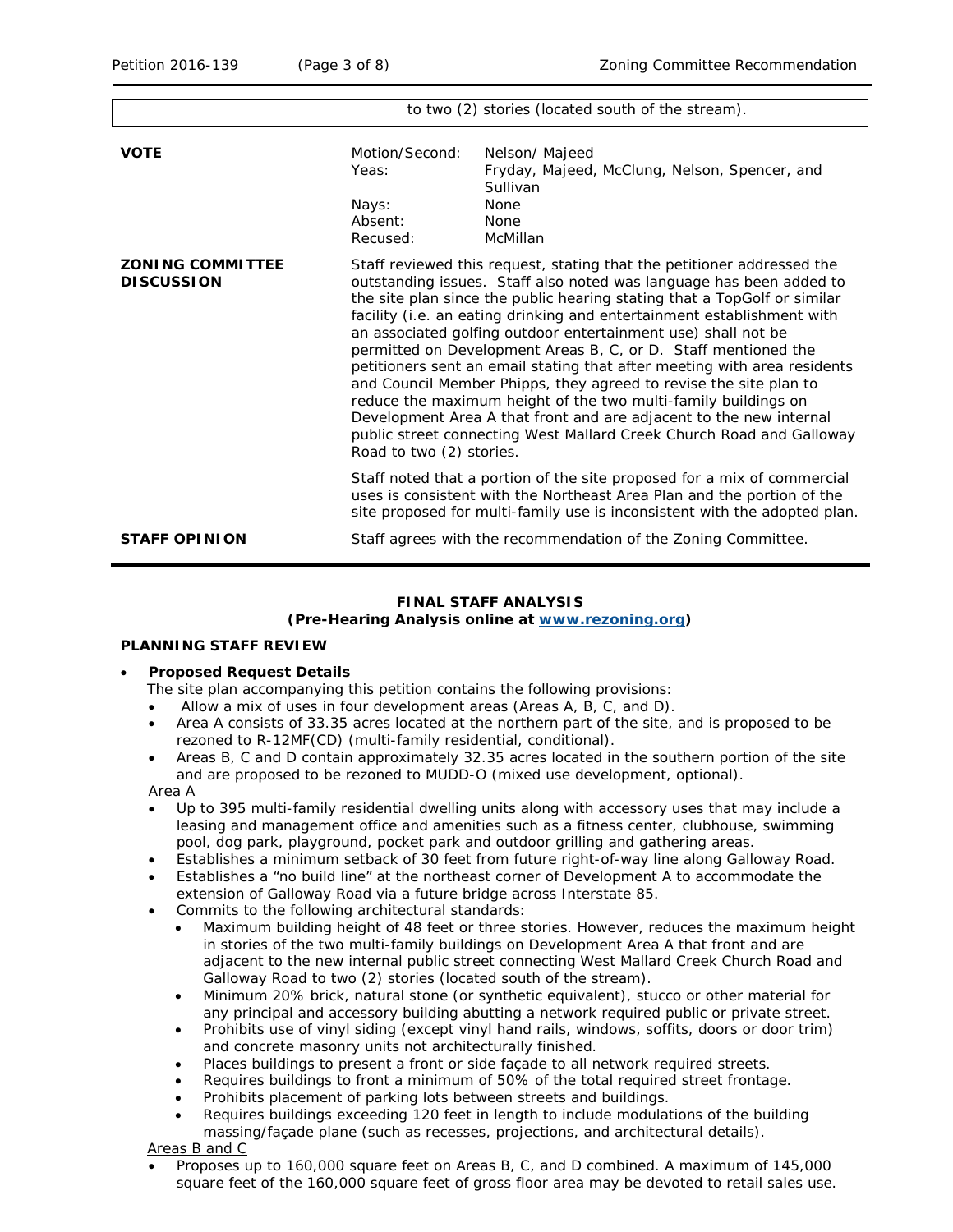- Prohibits the establishment of a TopGolf or similar facility (i.e. an eating drinking and entertainment establishment with an associated golfing outdoor entertainment use) from being permitted on Development Area A or Development Area B.
- Allows the following uses on Areas B and C:
	- Eating, drinking and entertainment establishments (Type 1), and eating, drinking and entertainment establishments (Type 2) subject to the applicable regulations of Section 12.546 of the Ordinance;
	- Breweries, subject to the regulations of Section 12.544 of the Ordinance;
	- Hotels;
	- Indoor recreation;
	- Pet services indoor:
	- Professional business and general offices such as banks, clinics, medical, dental and doctor's offices, veterinary clinics, government, post offices, optician's offices and similar uses;
	- Retail sales and shopping center;
	- Services, including, without limitation, beauty shops and barbershops, spas and fitness centers; and
	- Studios for artists, designers, photographers, musicians, sculptors, gymnasts, potters, wood and leather craftsmen, glass blowers, weavers, silversmiths, and designers of ornamental and precious jewelry.
- Uses located on Development Area B or Development Area C may not have drive-in and drive-through service lanes/windows as an accessory use.
- A convenience store with or without gasoline sales may not be located on Development Area B or Development Area C.
- An automotive service station may not be located on Development Area B or Development Area C.
- Allows a maximum of 110 hotel rooms to be developed on Development Area B and Development Area C combined.
- In the event that a hotel is located on Development Area B or Development Area C, a total maximum of 142,000 square feet of gross floor area devoted to the uses described above (excluding a hotel and its accessory uses) may be developed on Development Area B, Development Area C and Development Area D combined. In this event, a maximum of 142,000 square feet of gross floor area may be devoted to retail sales uses.
- Proposes a maximum building height of 80 feet in Area B and 60 feet in Area C.
- Proposes the following optional provisions for Area B:
	- Allow parking, vehicular circulation and vehicular maneuvering space to be located between the building and structures located on Development Area B and the required setbacks from the adjacent public and private streets.
- Proposes the following optional provisions for Area C:
	- Allow a minimum five-foot wide sidewalk located back of curb (without a planting strip) to be located along the western or northern edge of the Connector Road adjacent and in proximity to the cemetery as generally depicted on the Rezoning Plan to avoid any conflicts with the cemetery.
	- Allow installation of an eight-foot planting strip and a five-foot sidewalk along the western side of the Connector Road generally from the southern edge of the cemetery to West Mallard Creek Church Road as generally depicted on the Rezoning Plan.
- Commits to the following architectural standards for Area C:
	- Allows a maximum height of any building located on Development Area C to be 40 feet. Notwithstanding the foregoing, the maximum height of that building located on Development Area C that is designated as Building 1 on the Rezoning Plan shall be 60 feet.
	- Places buildings so as to present a front or side facade to all streets.
	- Facades fronting streets shall include a combination of windows and operable doors for a minimum of 60% of each frontage elevation with transparent glass between two feet and 10 feet on the first floor.
	- Incorporates a minimum of 30% masonry materials such as brick or stone on facades of the first/ground floor of the buildings along streets.
	- Provides a direct pedestrian connection between street facing doors and corner entrance features to sidewalks on adjacent streets.
	- Prohibits building elevations from having expanses of blank walls greater than 20 feet in all directions and architectural features.
	- Designs building elevations with vertical bays or articulated architectural features which shall include a combination of at least three of the following: a combination of exterior wall offsets (projections and recesses), columns, pilasters, change in materials or colors, awnings, arcades or other architectural elements.
	- Prohibits surface parking and vehicular maneuvering and circulation areas from being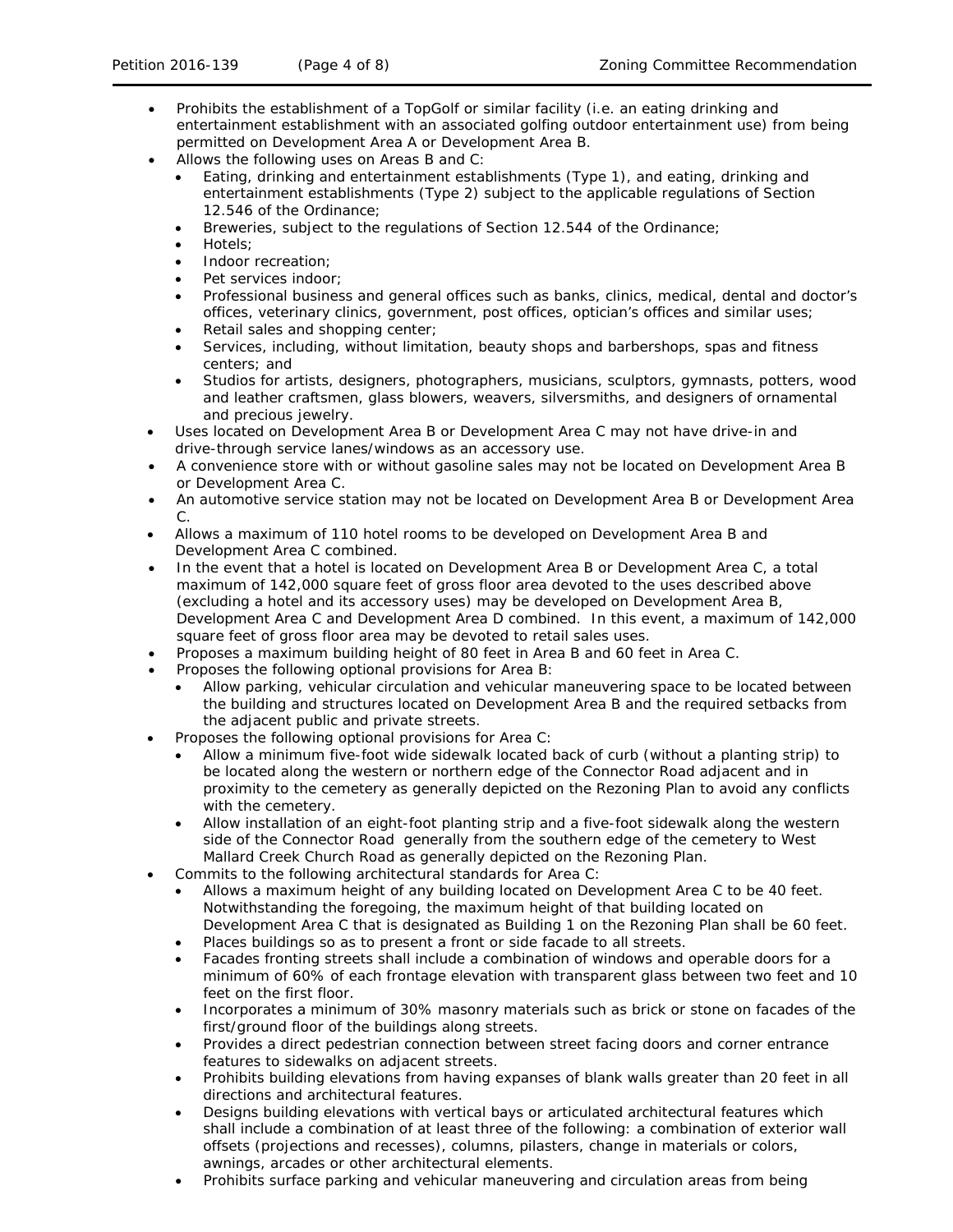located between the buildings located on Development Area C and the Connector Road. Area D

- Allows a maximum building height of 40 feet on Area D.
- Consists of three outparcels with frontage along West Mallard Creek Church Road (Outparcels 1, 2, and 3). Outparcel 1 may be subdivided into two outparcels.
	- Proposes the following uses as permitted in MUDD (mixed use development):
	- Eating/drinking/entertainment establishments (Types 1 and 2);
	- Breweries;
	- A convenience store with or without gasoline sales (maximum one);
	- An automotive service station (maximum one);
	- Professional business and general offices, such as banks, clinics, medical, dental and doctor's offices, veterinary clinics, government, post offices, optician's offices and similar uses;
	- Retail sales;
	- Services, including, without limitation, beauty shops and barbershops, spas and fitness centers;
	- Studios for artists, designers, photographers, musicians, sculptors, gymnasts, potters, wood and leather craftsmen, glass blowers, weavers, silversmiths, and designers of ornamental and precious jewelry;
	- Drive-in and drive-through service lanes/windows as an accessory use.
	- In the event that a convenience store with or without gasoline sales is located on Development Area D, a maximum of 2 uses located on Development Area D may have accessory drive-in and drive-through service lanes/windows.
	- In the event that a convenience store with or without gasoline sales is not located on Development Area D, a maximum of 3 uses located on Development Area D may have accessory drive-in and drive-through service lanes/windows.
	- Any drive-in and drive-through service lanes/windows located on Outparcel 2 shall be located on the facade of the building that faces Interstate 85.
	- A building edge proximity line is depicted on the northern portion of Outparcel 1. Neither a drive aisle nor vehicular parking shall be permitted between the building edge proximity line and the adjacent Connector Road (as defined below) and roundabout.
	- A building edge proximity line is depicted on the northern portion of Outparcel 2. A drive aisle and vehicular parking shall be permitted between the building edge proximity line and the roundabout.
- Proposes the following optional provisions for Development Area D:
	- Allow drive-in and drive-through service lanes/windows as an accessory use.
	- Allow vehicular parking, circulation and maneuvering area to be located between buildings and public and private streets.
	- Allow uses on Outparcel 1 to have a ground mounted monument sign with up to 60 square feet of sign are and up to six feet in height.
	- Allow uses on Outparcels 2 and 3 each to have a ground mounted monument sign with up to 36 square feet of sign area and up to five feet in height.
	- Allow wall signs on each building located on Development Area D to have up to 200 square feet of sign surface area per wall or 10% of the wall area to which they are attached, whichever is less.
- Commits to the following transportation improvements:
	- Dedication and conveyance of 40 feet of right-of-way from existing centerline of Galloway Road, transitioning from 40 feet to 36 feet from existing centerline of Galloway Road as depicting on the rezoning plan.
	- Provision of a new public street with on-street parking within the site providing vehicular connection from West Mallard Creek Road to Galloway Road.
	- Reserves future right-of-way for a potential new public street to be constructed by others that may ultimately connect to Creekmere Lane.
	- At the intersection of West Mallard Creek Church Road and the I-85 Southbound Ramps:
		- A minimum 550 foot right-turn lane on the southbound Interstate 85 off-ramp; and
		- A minimum 500 foot receiving lane on the southbound Interstate 85 on-ramp.
	- Intersection of West Mallard Creek Church Road and Site Access #2:
		- A westbound 300-foot channelized right-turn lane on West Mallard Creek Church Road at its intersection with Site Access #2.
	- Intersection of West Mallard Creek Church Road and Site Access # 1/Legranger Road:
		- An eastbound right-turn lane on West Mallard Creek Church Road at its intersection with Legranger Road with 100 feet of storage.
		- Two eastbound left-turn lanes on West Mallard Creek Church Road at its intersection with Site Access #1, each with 150 feet of storage. The southernmost turn lane is an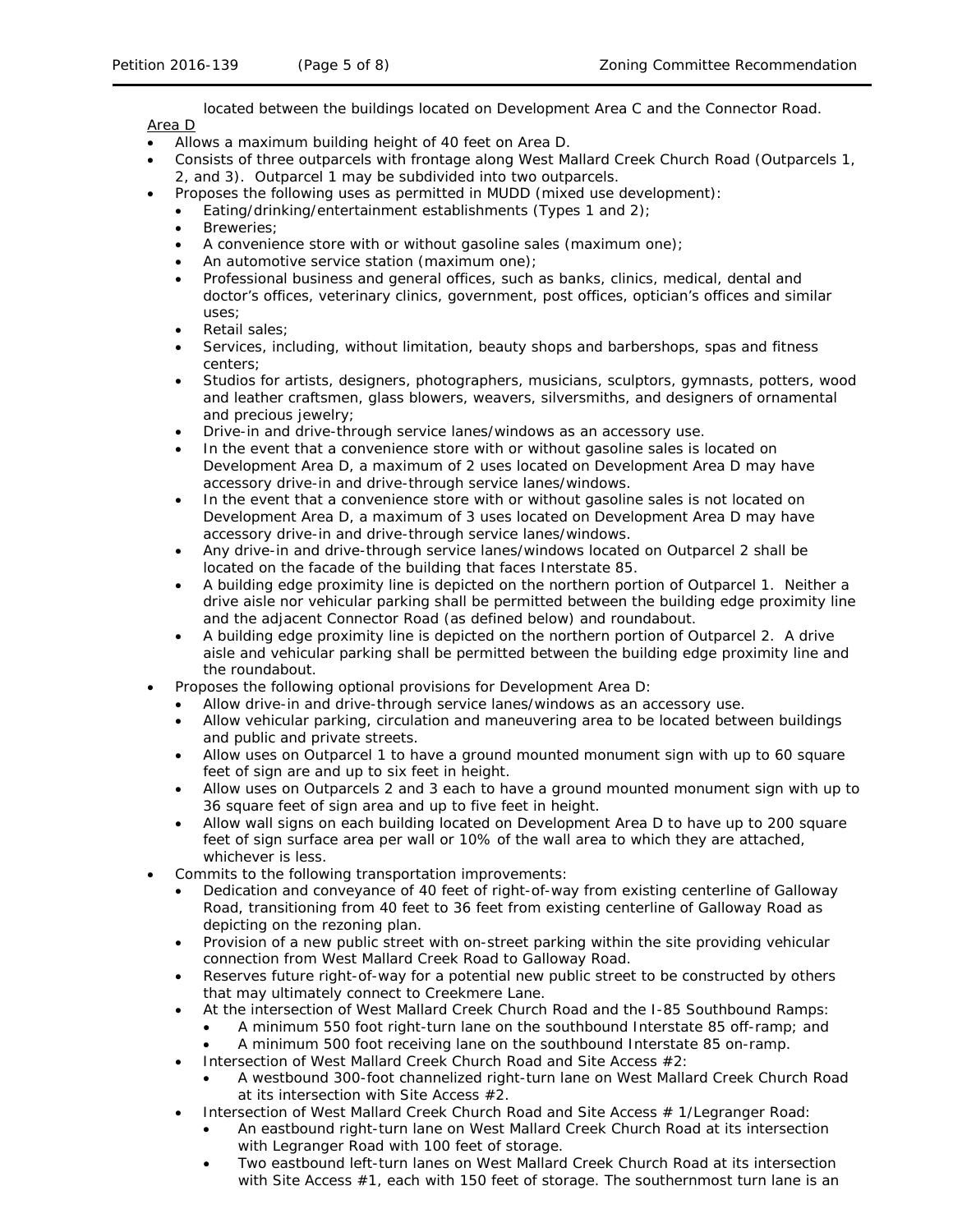existing lane and it shall be re-striped to provide the required storage.

- A westbound right-turn lane on West Mallard Creek Church Road at its intersection with Site Access #1 with 125 feet of storage.
- Two westbound left-turn lanes on West Mallard Creek Church Road at its intersection with Legranger Road. The southernmost left-turn lane shall have a minimum of 200 feet of storage and the northernmost left-turn lane shall have a minimum of 600 feet of storage. The northernmost left-turn lane is an existing lane and this left-turn lane shall be re-striped to provide the required 600 feet of storage.
- Two channelized right-turn lanes on northbound Legranger Road at its intersection with West Mallard Creek Church Road each with 525 feet of storage.
- A left-turn lane on northbound Legranger Road at its intersection with West Mallard Creek Church Road with 150 feet of storage.
- A six-lane cross section on the southbound connector road at its intersection with West Mallard Creek Church Road (at Site Access #1) as follows and as depicted on the Rezoning Plan:
	- Two ingress lanes;
	- A right-turn lane with 350 feet of storage;
	- A single through lane; and
	- Dual left-turn lanes, each with 625 feet of storage.
- Construction of the realignment of Legranger Road at the intersection of Legranger Road and West Mallard Creek Church Road as generally depicted on the Rezoning Plan.
- Intersection of Mallard Creek Road and Galloway Road
	- On northbound Mallard Creek Road at its intersection with Galloway Road, re-striping of the existing right-turn lane to a through–right turn lane.
	- Subject to the approval of NCDOT, CDOT, and any other governmental agencies and the availability of existing right-of-way to accommodate such improvement, construction of a drop-right turn lane with a width of 10 feet on northbound Mallard Creek Road from the intersection of Mallard Creek Road and Galloway Road to the intersection of Mallard Creek Road and Lexington Approach Drive.
	- The traffic signal shall be modified to provide a left-turn arrow (i.e., flashing yellow) for the southbound approach on Mallard Creek Road.
- Intersection of Galloway Road and Site Access #3:
	- A two lane cross section on the northbound connector road, with one ingress lane and one egress lane. The egress lane shall be a full movement lane.
	- A minimum 100-foot internal protected stem.
	- A westbound left-turn lane on Galloway Road at its intersection with Site Access #3 with 150 feet of storage when requested by CDOT.
- Proposes a future vehicular connection to Mallard Creek Presbyterian Church parking lot.
- Subject to approval of NCDOT, CDOT, and any other governmental agencies and the availability of existing right-of-way to accommodate such improvement, commits to constructing a waiting pad for a new bus stop on West Mallard Creek Church Road.
- Installs a minimum eight-foot wide planting strip and a minimum six-foot wide sidewalk along the Site's frontage on Galloway Road.
- Installs a six-foot sidewalk and eight-foot planting strip on the south side of Galloway Road to be extended to Garrison Road.
- Installs an eight-foot wide planting strip and a 12-foot wide multi-use path along the Site's frontage on West Mallard Creek Church Road.
- Installs a 10-foot multi-use path adjacent to the new public street extending from Galloway Road to West Mallard Creek Church Road.
- Pedestrian connections between proposed residential development and non-residential uses.
- Proposes a 75-foot wide "Class B" buffer (reduced to 56.25 feet with wood fence) along portion of west property line abutting parcel developed with a religious institution.
- Proposes a 75-foot wide buffer along remaining portion of west property line abutting properties zoned R-3 (single family residential) and developed with single family homes.
- Provides 35-foot evergreen and deciduous tree screening between proposed retail and multi-family uses.
- Commits to the following with respect to the portion of an existing cemetery on the site:
	- Establishes the boundaries of the cemetery on the site and depicts on the site plan.
	- Preserves existing cemetery on the site.
	- Prior to the commencement of any construction activities on the Site, petitioner commits to installing a temporary construction barrier around those portions of the perimeter of the cemetery that are located on the Site to ensure that the construction activities do not encroach into the cemetery. The temporary construction barrier will remain in place until such time that the construction of the Connector Road and the vehicular connection from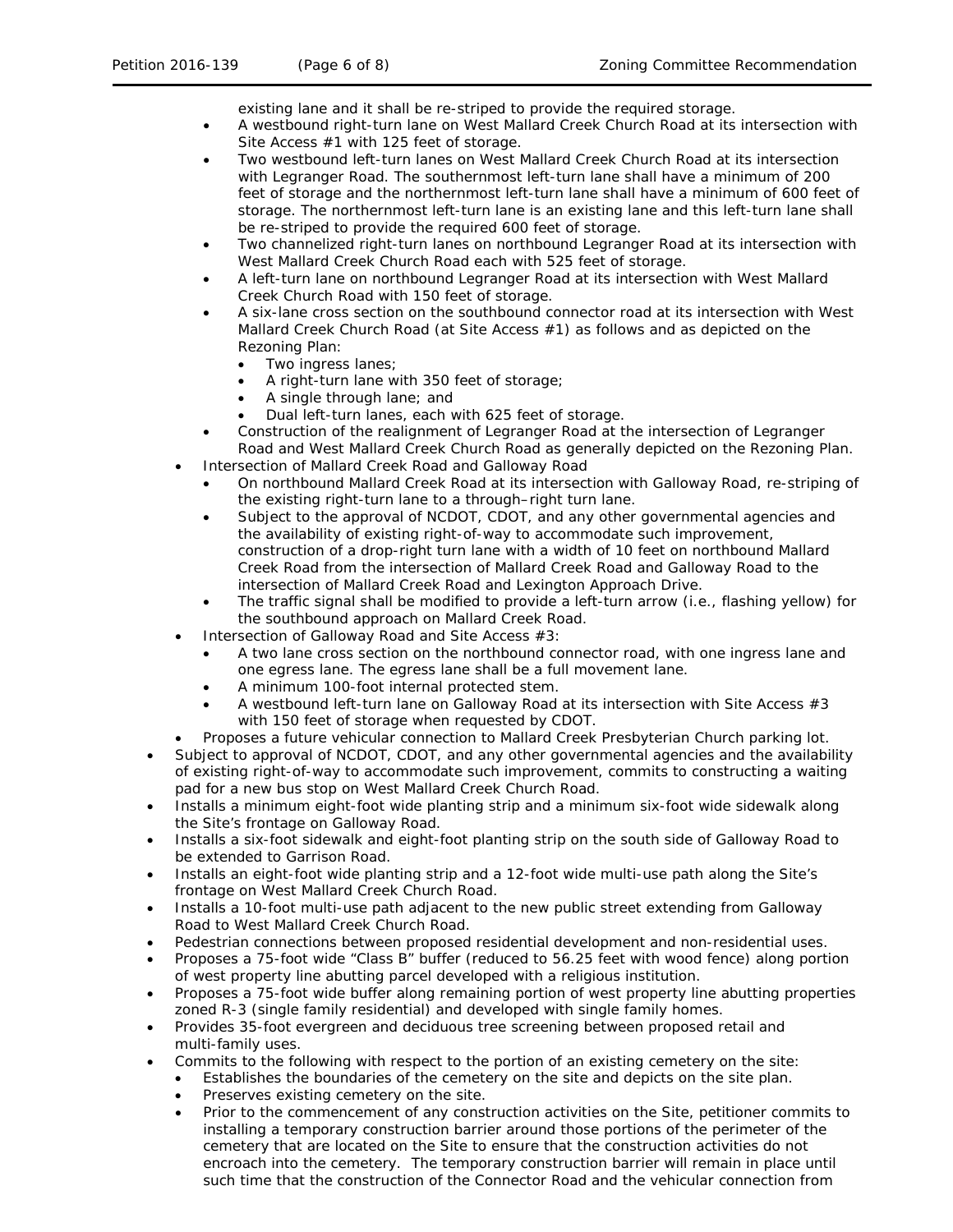the Connector Road to the Mallard Creek Presbyterian Church parking lot are completed.

- Prior to the issuance of a certificate of occupancy for the first building to be constructed on the Site, petitioner commits to donating the sum of \$10,000 to either Mallard Creek Presbyterian Church or to a non-profit organization that is involved with the preservation of cemeteries. The \$10,000 payment may be used by the receiving entity to secure the cemetery, memorialize the cemetery through signage or other means, provide educational opportunities relating to the cemetery and/or other matters that will benefit the cemetery.
- Identifies 50-foot SWIM (Surface Water Improvement Management) buffer, and 50-foot and 100-foot undisturbed PCSO (Post Construction Stormwater Ordinance) buffers.
- Identifies jurisdictional wetlands on site.
- Proposes BMP (best management practices) areas and tree save areas.
- Limits maximum height of lighting on Area A to 21 feet.
- Limits maximum height of lighting on Area B, Area C, or Area D to 31 feet.

#### • **Public Plans and Policies**

- The adopted future land use for the majority of the site is research/office/retail as per the *Northeast Area Plan* (2000). The plan recommends a mixture of uses with retail not to exceed 100,000 square feet and an integrated site plan that addresses connectivity issues.
- The long parcel to the west adjacent to single family homes south of Galloway Road is recommended for residential use up to four dwelling units per acre, per the *Northeast Area Plan.*

## • **TRANSPORTATION CONSIDERATIONS**

This site is located in the northwest quadrant of an interchange for I-85 and a major thoroughfare. The current site plan commits to several transportation improvements to provide site access as well as enhance the existing and future transportation system including, constructing a new street through the site that creates a new connection between a thoroughfare and a collector; realigning, widening, and signalizing an existing intersection to create site access and set up for a potential new connection in the adjacent University Research Park; offsite widening at the I-85 southbound on- and off-ramps and the Mallard Creek and Galloway intersection; reservation for a future eastwest street connection; construction of the Galloway extension; site design to accommodate a future overcrossing of Galloway at I-85; and correcting an existing offsite condition with a minor intersection modification.

#### • **Vehicle Trip Generation:**

Current Zoning:

Existing Use: 30 trips per day (based on three dwellings/vacant).

Entitlement: 7,170 trips per day (based on 107 single family dwellings, and 600,000 square feet office).

Proposed Zoning: 21,500 trips per day (130,000 square foot supermarket; 100-room hotel; 6,500 square feet of fast food drive-thru; 395 apartments; 2,000 square feet of coffee/donut drive-thru).

**DEPARTMENT COMMENTS** (see full department reports online)

- **Charlotte Area Transit System:** No issues.
- **Charlotte Department of Housing and Neighborhood Services:** No issues.
- **Charlotte Fire Department:** No issues.
- **Charlotte-Mecklenburg Schools:** The development allowed under the existing zoning would generate 53 students, while the development allowed under the proposed zoning will produce 53 students. Therefore, the net change in the number of students generated from existing zoning to proposed zoning is 0 students.
	- The proposed development is projected to increase the school utilization (without mobile classroom units) over existing conditions as follows:
		- Mallard Creek Elementary from 99% to 102%;
		- Ridge Road Middle to remain at 110%; and
		- Mallard Creek High from 127% to 128%.
- **Charlotte Water:** Charlotte Water has water system availability for the rezoning boundary via an existing six-inch water distribution main located along Galloway Drive. Charlotte Water has sewer system availability for the rezoning boundary via an existing eight-inch gravity sewer main located on parcel 029-02-121 and an existing 12-inch gravity sewer main located on parcels 029-02-124 and 029-02-133. After an analysis of the sanitary sewer associated with the proposed project through the Willingness to Service application process, it was determined that there was sufficient capacity to accommodate the proposed flow at the time of the application. Please note that the